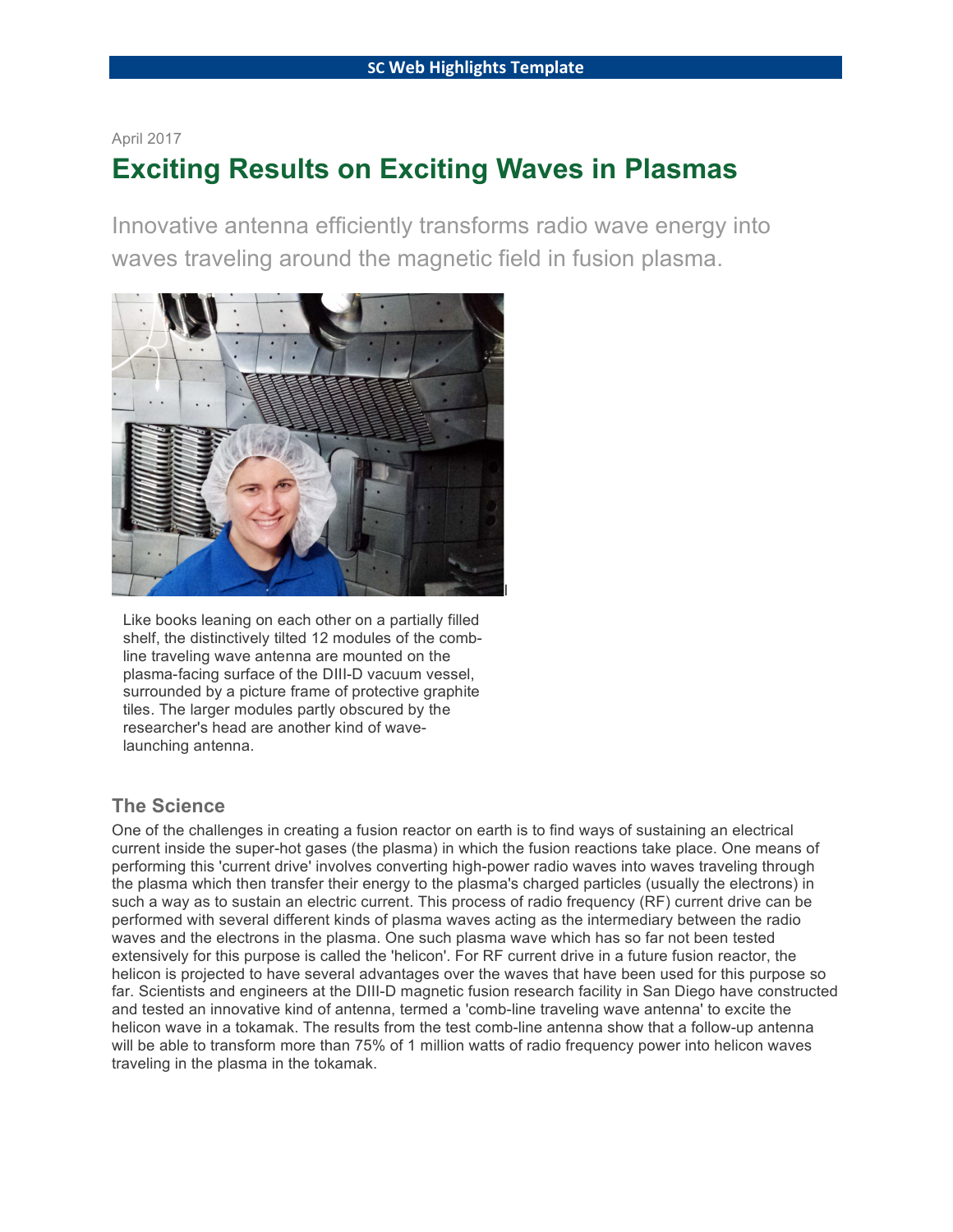#### **The Impact**

Evaluation of radio frequency current drive using helicon waves has been impeded for decades by the lack of an efficient means to excite these waves in the plasma; the demonstration of an efficient wave launcher could enable future experiments to establish this technology, which is very well suited to the task of driving electric current in the core of a fusion reactor.

#### **Summary**

A comb-line traveling wave antenna consisting of 12 modules was constructed and tested in the DIII-D tokamak at very low power levels of up to 300 W at 476 MHz to measure the coupling efficiency in highperformance DIII-D plasmas. The antenna was intended to excite the helicon, also known as the 'whistler' or 'fast wave in the lower hybrid frequency range', and not the other possible wave mode (the 'lower hybrid wave' or 'slow wave'). Results showed that more than 75% of the applied rf power can be transformed into helicon waves propagating in the plasma and carrying the energy away from the antenna. When the tilt of the modules is approximately aligned with the tilt of the magnetic field lines adjacent to the antenna surface, the fraction of the applied power that goes into (undesired) slow waves appears to be small, though there is no means presently available to directly measure the polarization of the excited waves in the hot plasma and thereby verify this. The projection to 75% coupling efficiency depends on the achievement of reasonable improvements in the module design between the low-power prototype and the final high-power version to reduce the resistive losses in the modules, and on the highpower version of the antenna having about 30 modules compared to the 12 modules in the low-power prototype.

#### **Contact**

Dr. Robert I. Pinsker General Atomics pinsker@fusion.gat.com

#### **Funding**

[Explanation of funding *including citation of all significant sources, including non-DOE sources if*  **applicable**; formatting is flexible: can be a bulleted list, a sentence, or a short paragraph.]

#### **Publications**

R. Prater, C.P. Moeller, R.I. Pinsker, M. Porkolab, O. Meneghini and V.L. Vdovin, "Application of very high harmonic fast waves for off-axis current drive in the DIII-D and FNSF-AT tokamaks." *Nuclear Fusion* **54**, 083024 (2014).

#### **Related Links**

[include optional related links, one per line]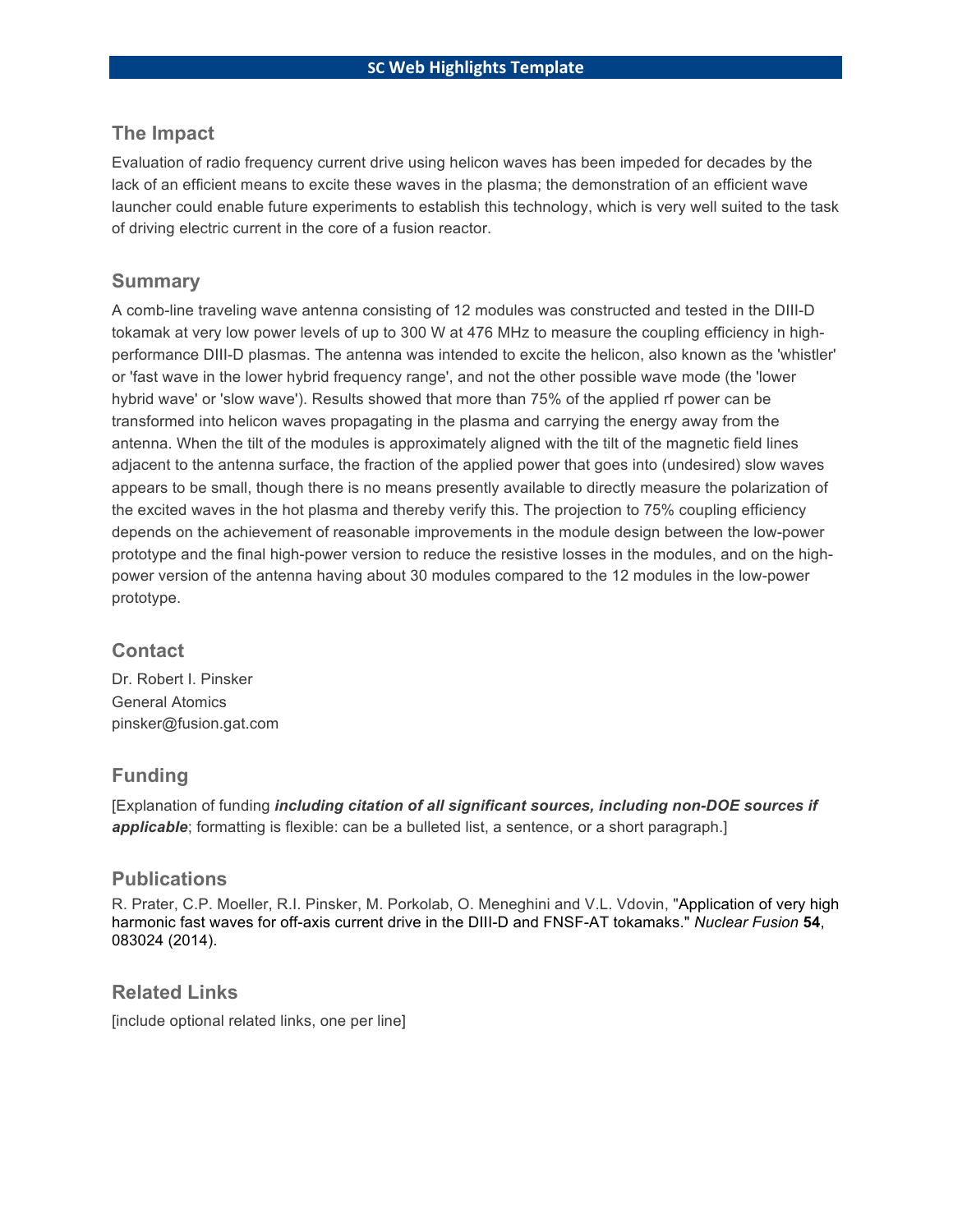### **SC Web Highlights Template**

#### **Additional information that will not be publically displayed on the webpage:**

| Image usage rights:                                                                       |
|-------------------------------------------------------------------------------------------|
| Click here to enter text.                                                                 |
|                                                                                           |
| <b>Program Contact(s):</b>                                                                |
| Click here to enter text.                                                                 |
|                                                                                           |
| <b>Originating Reviewer(s) (if applicable):</b>                                           |
| Click here to enter text. The contract of the contract of the contract of the contract of |
|                                                                                           |
| <b>Internal Reviewer(s):</b>                                                              |
| Click here to enter text.                                                                 |
|                                                                                           |